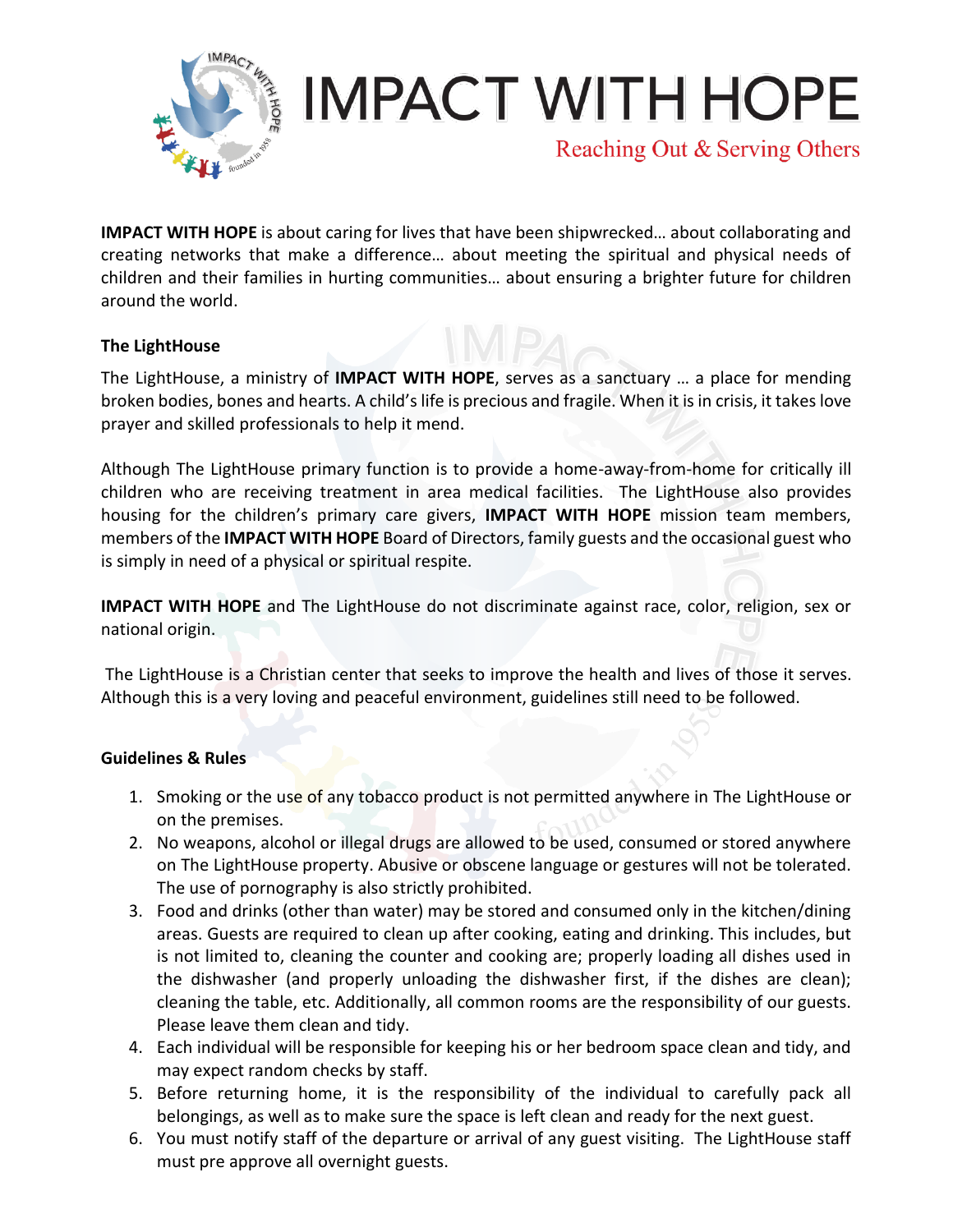- 7. Each individual will have chores assigned. You are required to do these chores daily. If you have physical limitations that make you unable to complete your assigned chores, you must notify the staff, and adaptations may be made.
- 8. Each individual is expected to take responsibility for his or her personal health (i.e. brushing teeth, showering, exercising). The LightHouse offers several options for exercise including, but not limited to, swimming, bike riding, and walking.
- 9. Each child and/or individual is expected to be awake and dressed according to their schedule. (Example: 8:00 A.M. Doctors appointment, you must be dressed and ready to leave The LightHouse one hour before departure to the doctor's appointment). This may be modified according to current circumstances and why you are staying at the LightHouse (i.e. school, medical treatments, doctor's appointments, etc.)
- 10. Any child under eighteen (18) years of age must be supervised at all times.
- 11. Full supervision is required for all visitors of the opposite gender for any children under twenty-one (21) years of age. Visitors are not allowed in the bedrooms of individuals of the opposite gender.
- 12. Persons exposed to or having contagious illnesses may be required to vacate the LightHouse. Guests who have been diagnosed with a contagious illness should notify staff immediately. Staff should be notified of any instances of exposure to any communicable diseases.
- 13. Guests are required to properly handle and dispose of any potentially infectious materials.
- 14. Guests are required to cooperate fully with the staff in providing all information and assistance required to obtain third-party reimbursement (i.e. Medicaid).
- 15. Individuals can expect to share bedrooms. Alternative sleeping arrangements may be made in the event that more space is needed for guests, and individuals are expected to be flexible and cooperative.
- 16. Quiet hours are from 9PM to 8:30AM. Loud and/or disruptive behavior is not allowed at anytime, however, guests should take special care to be respectful of other guest's need for rest during quiet hours.
- 17. Telephone and computer use is considered a privilege and is monitored by staff. The LightHouse maintains the right to restrict personal cell phones, especially if the cell phones are considered disruptive.
- 18. An appropriate dress code must be maintained at all times. Offensive and/or revealing clothing should not be worn in/or at The LightHouse. Individuals refusing to comply with the established dress code shall be asked to leave the premises.
- 19. Lodging at The LightHouse is a privilege and not a right. All guests are expected to abide by the rules of The LightHouse and to act responsibly and respectfully in all instances that may or may not be outlined in this document. Failure to do so may result in being required to immediately vacate The LightHouse based on the discretion of management.

## *Guest Agreement*

In return for the services and accommodations provided by The LightHouse, **I agree that all members of our party, including guests, will abide by the rules of The LightHouse. I understand that I may be required to leave The LightHouse immediately at any time, if management determines in good faith that I have broken the rules.**

I will cooperate fully with the staff of The LightHouse in providing them with all information and assistance required to obtain third-part reimbursement (i.e. Medicaid, etc.).